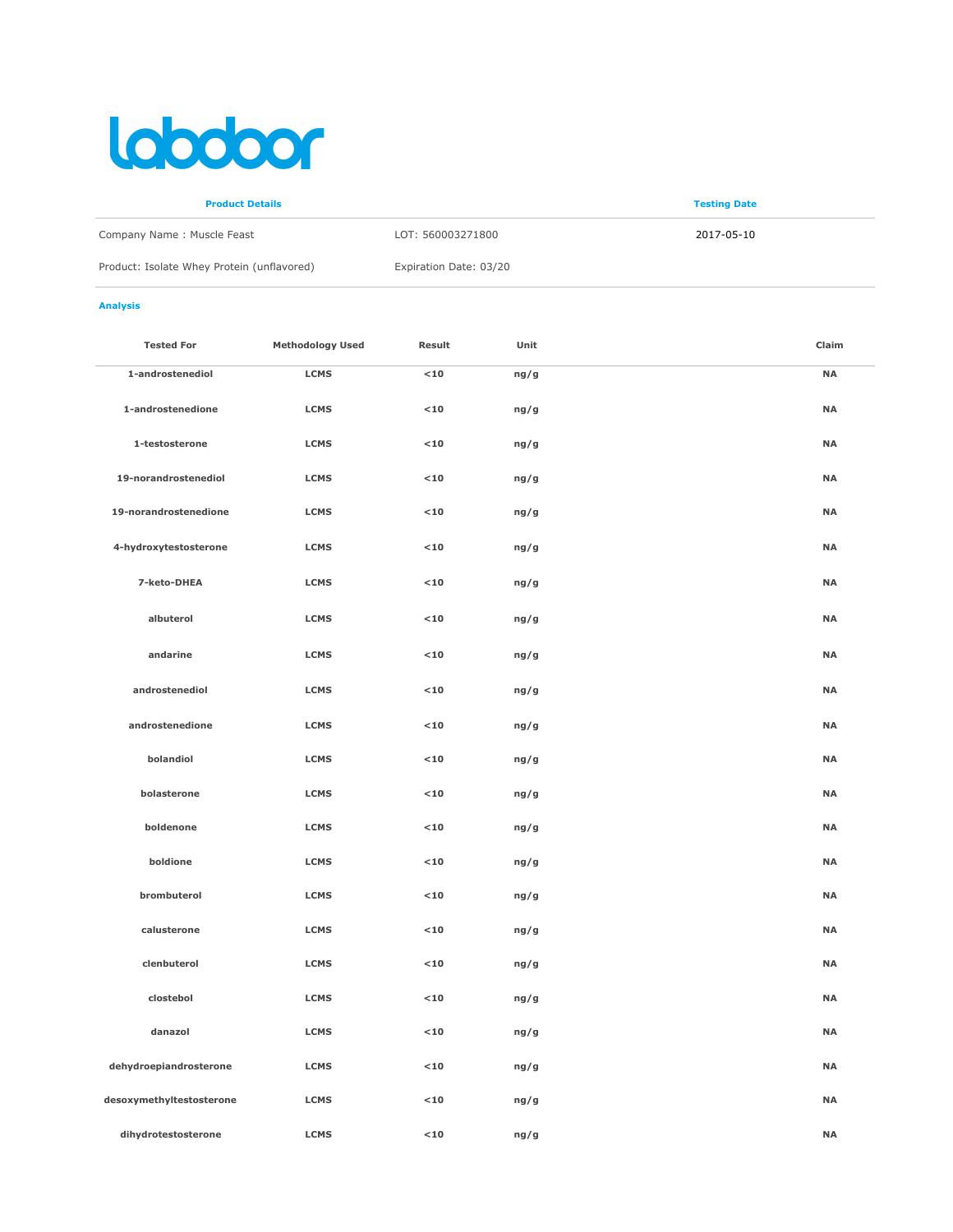| drostanolone          | <b>LCMS</b> | $10$        | ng/g | <b>NA</b> |
|-----------------------|-------------|-------------|------|-----------|
| ethylestrenol         | <b>LCMS</b> | $<$ 10 $\,$ | ng/g | <b>NA</b> |
| fluoxymesterone       | <b>LCMS</b> | $<$ 10 $\,$ | ng/g | <b>NA</b> |
| formebolone           | <b>LCMS</b> | $10$        | ng/g | <b>NA</b> |
| furazabol             | <b>LCMS</b> | $10$        | ng/g | <b>NA</b> |
| gestrinone            | <b>LCMS</b> | $<$ 10      | ng/g | <b>NA</b> |
| ibutamorin            | <b>LCMS</b> | $10$        | ng/g | <b>NA</b> |
| mephedrone            | <b>LCMS</b> | $<$ 10 $\,$ | ng/g | <b>NA</b> |
| mestanolone           | <b>LCMS</b> | $10$        | ng/g | <b>NA</b> |
| mesterolone           | <b>LCMS</b> | $10$        | ng/g | <b>NA</b> |
| metandienone          | <b>LCMS</b> | $10$        | ng/g | <b>NA</b> |
| metenolone            | <b>LCMS</b> | $<$ 10      | ng/g | <b>NA</b> |
| methandriol           | <b>LCMS</b> | $<$ 10 $\,$ | ng/g | <b>NA</b> |
| methasterone          | <b>LCMS</b> | $10$        | ng/g | <b>NA</b> |
| methedrone            | <b>LCMS</b> | $<$ 10 $\,$ | ng/g | <b>NA</b> |
| methyl-1-testosterone | <b>LCMS</b> | $<$ 10 $\,$ | ng/g | <b>NA</b> |
| methyldienolone       | <b>LCMS</b> | $10$        | ng/g | <b>NA</b> |
| methylnortestosterone | <b>LCMS</b> | $<$ 10 $\,$ | ng/g | <b>NA</b> |
| methyltestosterone    | <b>LCMS</b> | $10$        | ng/g | <b>NA</b> |
| metribolone           | <b>LCMS</b> | $10$        | ng/g | <b>NA</b> |
| mibolerone            | <b>LCMS</b> | $<$ 10      | ng/g | <b>NA</b> |
| nandrolone            | <b>LCMS</b> | $<$ 10      | ng/g | <b>NA</b> |
| norboletone           | <b>LCMS</b> | $<$ 10      | ng/g | <b>NA</b> |
| norclostebol          | <b>LCMS</b> | $<$ 10      | ng/g | <b>NA</b> |
| norethandrolone       | <b>LCMS</b> | $<$ 10      | ng/g | <b>NA</b> |
| oral turinabol        | <b>LCMS</b> | $<$ 10      | ng/g | <b>NA</b> |
| ostarine              | <b>LCMS</b> | $<$ 10      | ng/g | <b>NA</b> |
| oxabolone             | <b>LCMS</b> | $<$ 10      | ng/g | <b>NA</b> |
| oxandrolone           | <b>LCMS</b> | $<$ 10      | ng/g | <b>NA</b> |
| oxymesterone          | <b>LCMS</b> | $<$ 10      | ng/g | <b>NA</b> |
| oxymetholone          | <b>LCMS</b> | $<$ 10      | ng/g | <b>NA</b> |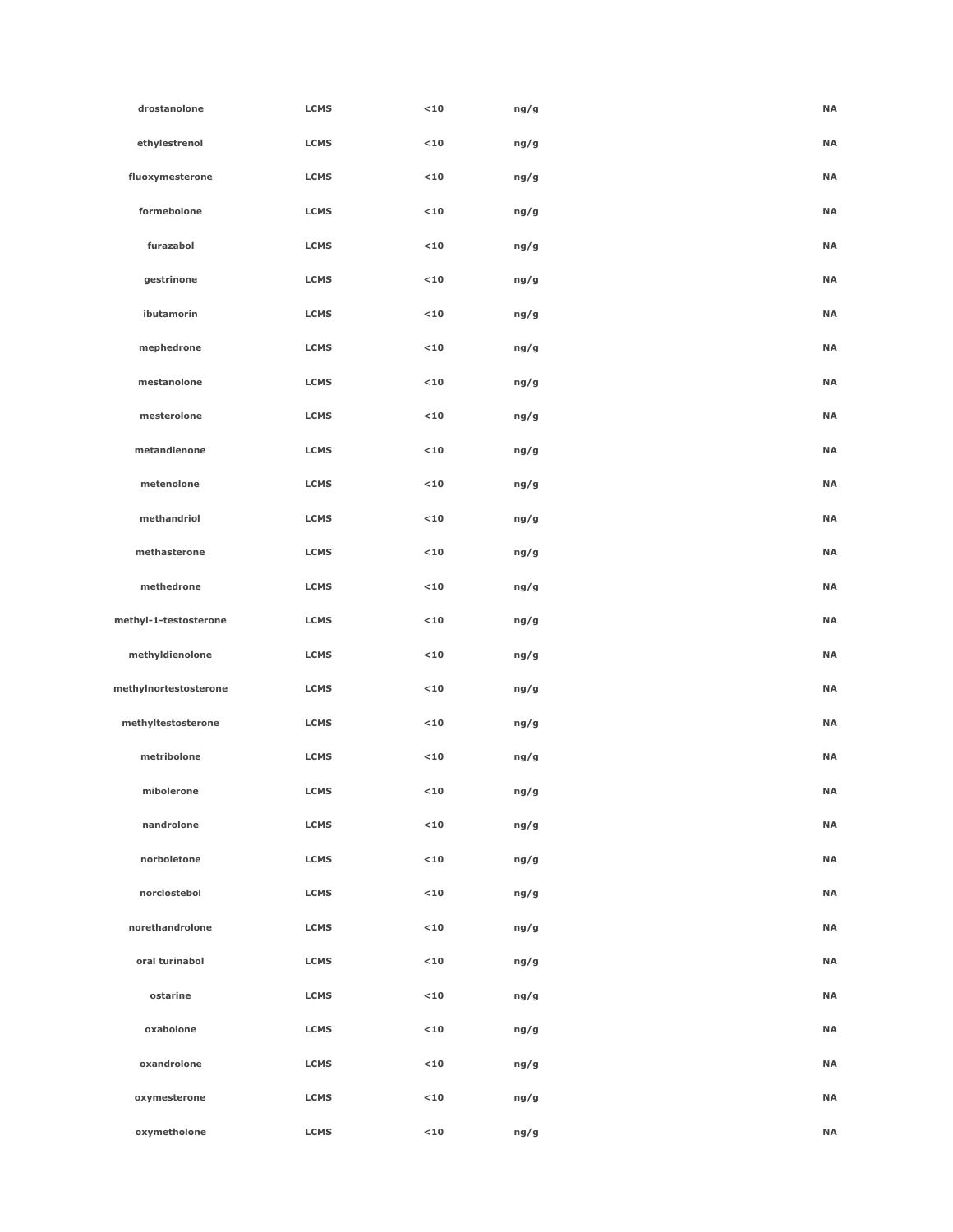| prostanozol                           | <b>LCMS</b> | $10$        | ng/g | <b>NA</b> |
|---------------------------------------|-------------|-------------|------|-----------|
| quinbolone                            | <b>LCMS</b> | $10$        | ng/g | <b>NA</b> |
| stanozolol                            | <b>LCMS</b> | $10$        | ng/g | <b>NA</b> |
| stenbolone                            | <b>LCMS</b> | $10$        | ng/g | <b>NA</b> |
| testosterone                          | <b>LCMS</b> | $10$        | ng/g | <b>NA</b> |
| tetrahydrogestrinone                  | <b>LCMS</b> | $10$        | ng/g | <b>NA</b> |
| tibolone                              | <b>LCMS</b> | $10$        | ng/g | <b>NA</b> |
| trenbolone                            | <b>LCMS</b> | $10$        | ng/g | <b>NA</b> |
| zeronal                               | <b>LCMS</b> | $<$ 10 $\,$ | ng/g | <b>NA</b> |
| zilpaterol                            | <b>LCMS</b> | $10$        | ng/g | <b>NA</b> |
| 6-oxo(4-androstene-3,6,17-<br>trione) | <b>LCMS</b> | $10$        | ng/g | <b>NA</b> |
| acadesine                             | <b>LCMS</b> | $10$        | ng/g | <b>NA</b> |
| aminoglutethimide                     | <b>LCMS</b> | $10$        | ng/g | <b>NA</b> |
| anastrozole                           | <b>LCMS</b> | $10$        | ng/g | <b>NA</b> |
| androstatrienedione                   | <b>LCMS</b> | $10$        | ng/g | <b>NA</b> |
| arimistane                            | <b>LCMS</b> | $10$        | ng/g | <b>NA</b> |
| clomiphene                            | <b>LCMS</b> | $10$        | ng/g | <b>NA</b> |
| cyclofenil                            | <b>LCMS</b> | $10$        | ng/g | <b>NA</b> |
| exemestane                            | <b>LCMS</b> | $10$        | ng/g | <b>NA</b> |
| formestane                            | <b>LCMS</b> | $10$        | ng/g | <b>NA</b> |
| fulvestrant                           | <b>LCMS</b> | $10$        | ng/g | <b>NA</b> |
| letrozole                             | <b>LCMS</b> | $<$ 10      | ng/g | $\sf NA$  |
| meldonium                             | <b>LCMS</b> | $<$ 10      | ng/g | <b>NA</b> |
| raloxifene                            | <b>LCMS</b> | $<$ 10      | ng/g | <b>NA</b> |
| tamoxifen                             | <b>LCMS</b> | $<$ 10      | ng/g | <b>NA</b> |
| testolactone                          | <b>LCMS</b> | $<$ 10      | ng/g | $\sf NA$  |
| toremifene                            | <b>LCMS</b> | $<$ 10      | ng/g | $\sf NA$  |
| trimetazidine                         | <b>LCMS</b> | $<$ 10      | ng/g | <b>NA</b> |
| alclometasone                         | <b>LCMS</b> | $<$ 10      | ng/g | <b>NA</b> |
| aldosterone                           | <b>LCMS</b> | $<$ 10      | ng/g | <b>NA</b> |
| amcinonide                            | <b>LCMS</b> | $<$ 10      | ng/g | <b>NA</b> |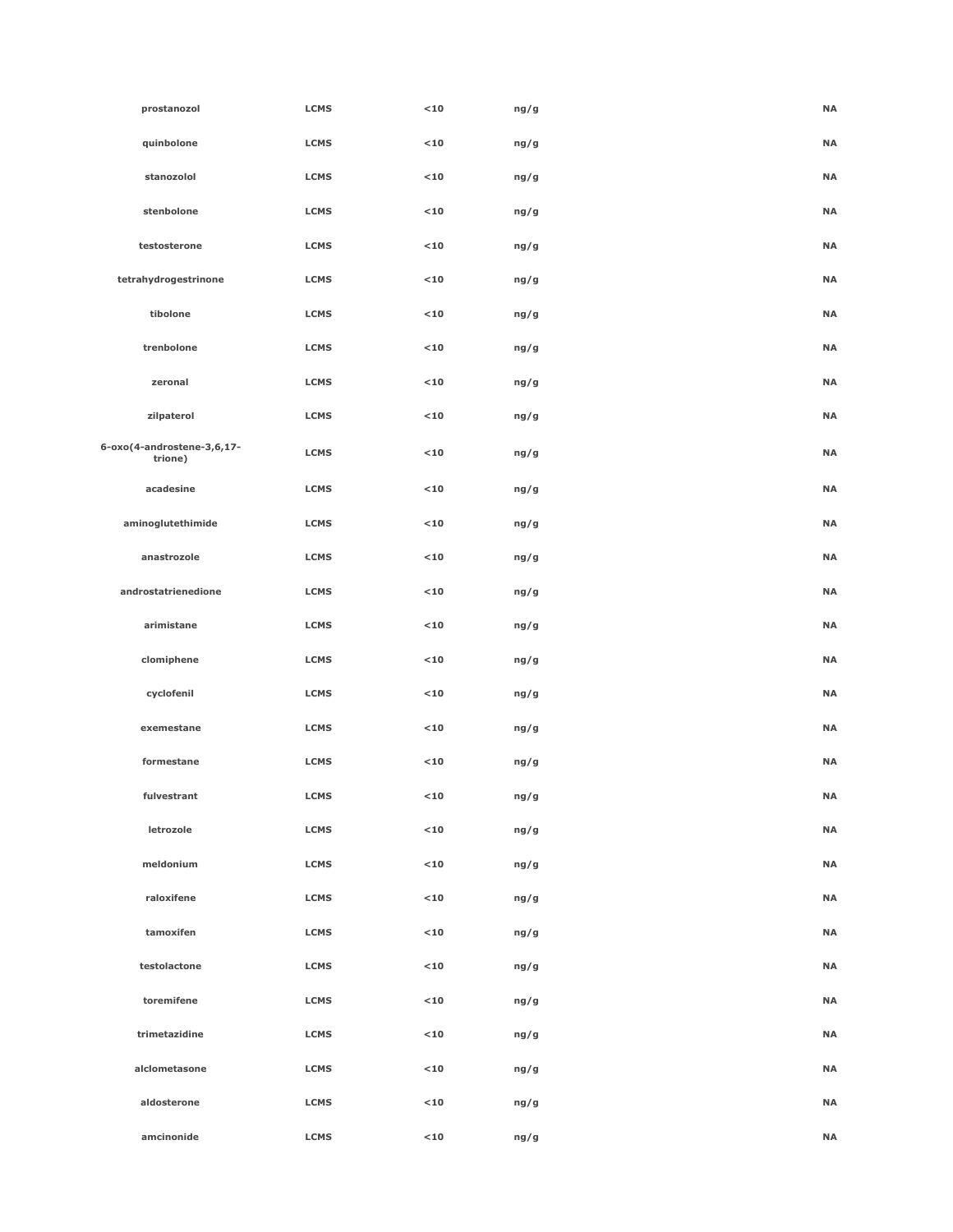| beclometosone    | <b>LCMS</b> | $<$ 10 | ng/g | <b>NA</b> |  |
|------------------|-------------|--------|------|-----------|--|
| betamethasone    | <b>LCMS</b> | $10$   | ng/g | <b>NA</b> |  |
| budesonide       | <b>LCMS</b> | $<$ 10 | ng/g | <b>NA</b> |  |
| chloroprednisone | <b>LCMS</b> | $<$ 10 | ng/g | <b>NA</b> |  |
| ciclesonide      | <b>LCMS</b> | $10$   | ng/g | <b>NA</b> |  |
| clobetasol       | <b>LCMS</b> | $<$ 10 | ng/g | <b>NA</b> |  |
| clobetasone      | <b>LCMS</b> | $<$ 10 | ng/g | <b>NA</b> |  |
| clocortolone     | <b>LCMS</b> | $10$   | ng/g | <b>NA</b> |  |
| cloprednol       | <b>LCMS</b> | $<$ 10 | ng/g | <b>NA</b> |  |
| deflazacort      | <b>LCMS</b> | $10$   | ng/g | <b>NA</b> |  |
| desonide         | <b>LCMS</b> | $<$ 10 | ng/g | <b>NA</b> |  |
| desoxymetasone   | <b>LCMS</b> | $<$ 10 | ng/g | <b>NA</b> |  |
| dexamethazone    | <b>LCMS</b> | $<$ 10 | ng/g | <b>NA</b> |  |
| diflorazone      | <b>LCMS</b> | $<$ 10 | ng/g | <b>NA</b> |  |
| difluocortolone  | <b>LCMS</b> | $<$ 10 | ng/g | <b>NA</b> |  |
| difluprednate    | <b>LCMS</b> | $<$ 10 | ng/g | <b>NA</b> |  |
| fluclorolone     | <b>LCMS</b> | $<$ 10 | ng/g | <b>NA</b> |  |
| fludrocortisone  | <b>LCMS</b> | $<$ 10 | ng/g | <b>NA</b> |  |
| fludroxycortide  | <b>LCMS</b> | $<$ 10 | ng/g | <b>NA</b> |  |
| flumetasone      | <b>LCMS</b> | $<$ 10 | ng/g | <b>NA</b> |  |
| flunisolide      | <b>LCMS</b> | $10$   | ng/g | <b>NA</b> |  |
| fluocinonide     | <b>LCMS</b> | $10$   | ng/g | <b>NA</b> |  |
| fluocortin       | <b>LCMS</b> | $<$ 10 | ng/g | <b>NA</b> |  |
| fluocortolone    | <b>LCMS</b> | $<$ 10 | ng/g | <b>NA</b> |  |
| fluorometholone  | <b>LCMS</b> | $<$ 10 | ng/g | <b>NA</b> |  |
| fluperolone      | <b>LCMS</b> | $10$   | ng/g | <b>NA</b> |  |
| fluprednidene    | <b>LCMS</b> | $<$ 10 | ng/g | <b>NA</b> |  |
| fluprednisolone  | <b>LCMS</b> | $10$   | ng/g | <b>NA</b> |  |
| fluandrenolide   | <b>LCMS</b> | $<$ 10 | ng/g | <b>NA</b> |  |
| fluticasone      | <b>LCMS</b> | $<$ 10 | ng/g | <b>NA</b> |  |
| formocortal      | <b>LCMS</b> | $<$ 10 | ng/g | <b>NA</b> |  |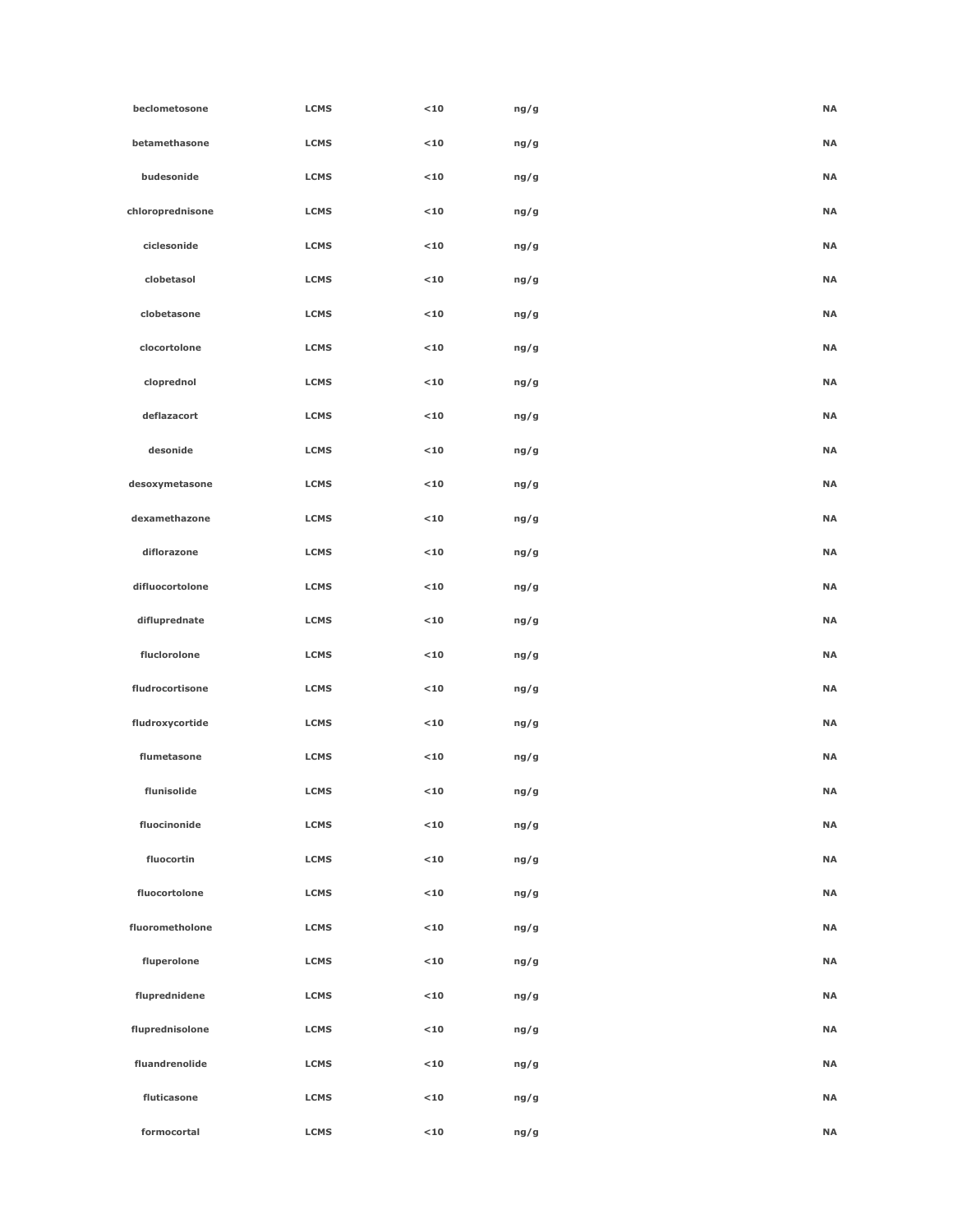| halcinonide        | <b>LCMS</b> | $10$   | ng/g | <b>NA</b> |
|--------------------|-------------|--------|------|-----------|
| halometasone       | <b>LCMS</b> | $10$   | ng/g | <b>NA</b> |
| loteprednol        | <b>LCMS</b> | $10$   | ng/g | <b>NA</b> |
| meprednisone       | <b>LCMS</b> | $10$   | ng/g | <b>NA</b> |
| methylprednisolone | <b>LCMS</b> | $10$   | ng/g | <b>NA</b> |
| mometasone         | <b>LCMS</b> | $10$   | ng/g | <b>NA</b> |
| paramethasone      | <b>LCMS</b> | $10$   | ng/g | <b>NA</b> |
| prednicarbate      | <b>LCMS</b> | $10$   | ng/g | <b>NA</b> |
| prednisolone       | <b>LCMS</b> | $10$   | ng/g | <b>NA</b> |
| prednisone         | <b>LCMS</b> | $10$   | ng/g | <b>NA</b> |
| prednylidene       | <b>LCMS</b> | $10$   | ng/g | <b>NA</b> |
| rimexolone         | <b>LCMS</b> | $10$   | ng/g | <b>NA</b> |
| tixocortol         | <b>LCMS</b> | $10$   | ng/g | <b>NA</b> |
| triamcinolone      | <b>LCMS</b> | $10$   | ng/g | <b>NA</b> |
| ulobetasol         | <b>LCMS</b> | $10$   | ng/g | <b>NA</b> |
| arformoterol       | <b>LCMS</b> | $10$   | ng/g | <b>NA</b> |
| bambuterol         | <b>LCMS</b> | $10$   | ng/g | <b>NA</b> |
| bitolterol         | <b>LCMS</b> | $10$   | ng/g | <b>NA</b> |
| fenoterol          | <b>LCMS</b> | $10$   | ng/g | <b>NA</b> |
| formoterol         | <b>LCMS</b> | $10$   | ng/g | <b>NA</b> |
| higenamine         | <b>LCMS</b> | $<$ 10 | ng/g | <b>NA</b> |
| indacterol         | <b>LCMS</b> | $<$ 10 | ng/g | <b>NA</b> |
| isoprenaline       | <b>LCMS</b> | $<$ 10 | ng/g | <b>NA</b> |
| isoxsuprine        | <b>LCMS</b> | $<$ 10 | ng/g | <b>NA</b> |
| levosalbutamol     | <b>LCMS</b> | $<$ 10 | ng/g | <b>NA</b> |
| metaproterenol     | <b>LCMS</b> | $<$ 10 | ng/g | <b>NA</b> |
| olodaterol         | <b>LCMS</b> | $<$ 10 | ng/g | <b>NA</b> |
| orciprenaline      | <b>LCMS</b> | $<$ 10 | ng/g | <b>NA</b> |
| pirbuterol         | <b>LCMS</b> | $<$ 10 | ng/g | <b>NA</b> |
| procaterol         | <b>LCMS</b> | $<$ 10 | ng/g | <b>NA</b> |
| ractopamine        | <b>LCMS</b> | $10$   | ng/g | <b>NA</b> |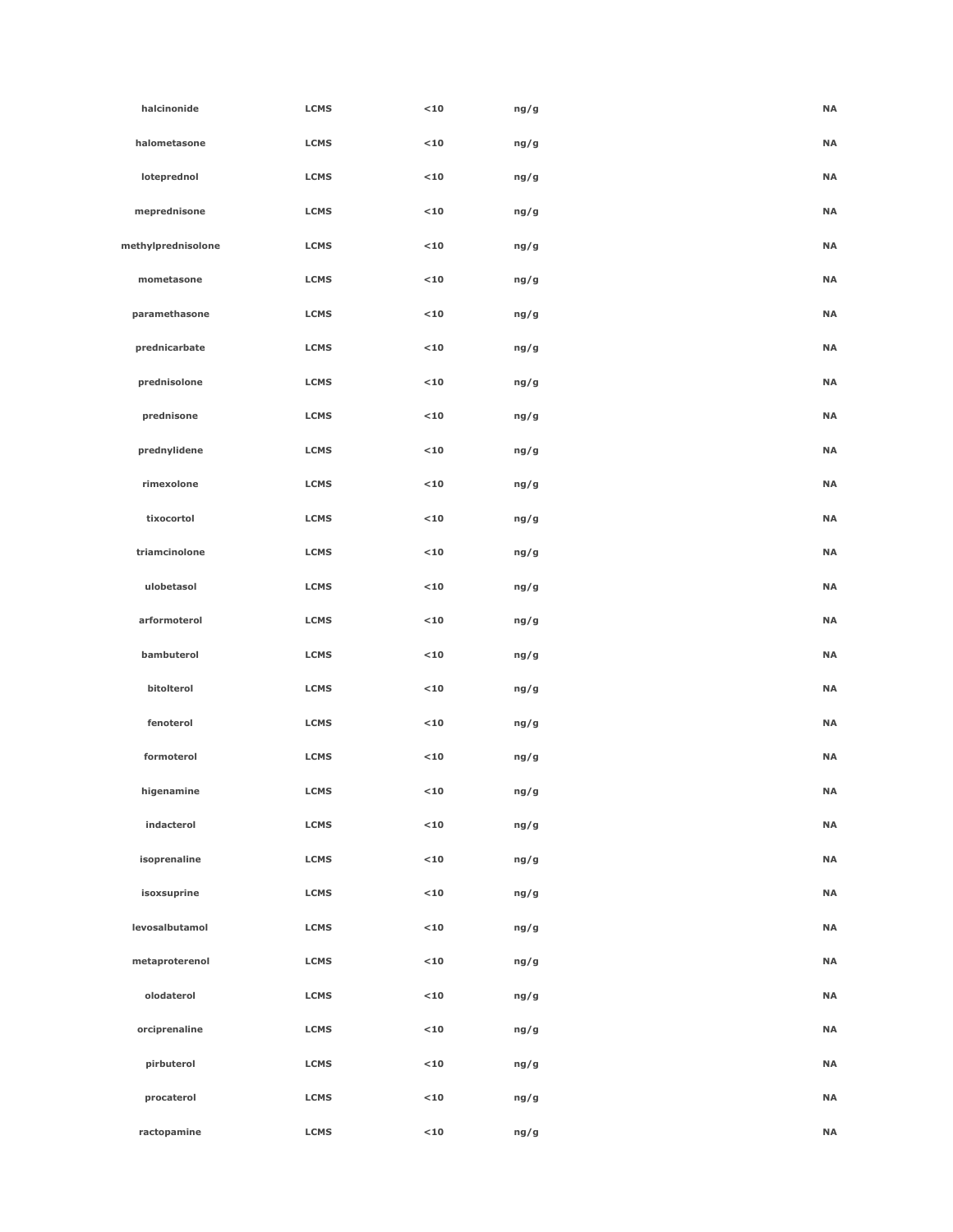| reproterol                               | <b>LCMS</b> | $10$        | ng/g | <b>NA</b> |
|------------------------------------------|-------------|-------------|------|-----------|
| ritodrine                                | <b>LCMS</b> | $10$        | ng/g | <b>NA</b> |
| salbutamol                               | <b>LCMS</b> | $10$        | ng/g | <b>NA</b> |
| salmeterol                               | <b>LCMS</b> | $10$        | ng/g | <b>NA</b> |
| terbutaline                              | <b>LCMS</b> | $10$        | ng/g | <b>NA</b> |
| vilanterol                               | <b>LCMS</b> | $10$        | ng/g | <b>NA</b> |
| 2,5-dimethoxy-4-<br>bromopheneethylamine | <b>LCMS</b> | $10$        | ng/g | <b>NA</b> |
| alpha-<br>pyrrolidinovalerophenone       | <b>LCMS</b> | $10$        | ng/g | <b>NA</b> |
| amfepramone                              | <b>LCMS</b> | $10$        | ng/g | <b>NA</b> |
| amphetamine                              | <b>LCMS</b> | $10$        | ng/g | <b>NA</b> |
| benfluorex                               | <b>LCMS</b> | $10$        | ng/g | <b>NA</b> |
| benzfetamine                             | <b>LCMS</b> | $10$        | ng/g | <b>NA</b> |
| benzylpiperazine                         | <b>LCMS</b> | $10$        | ng/g | <b>NA</b> |
| bromo-DMA                                | <b>LCMS</b> | $10$        | ng/g | <b>NA</b> |
| cathine                                  | <b>LCMS</b> | $10$        | ng/g | <b>NA</b> |
| cathinone                                | <b>LCMS</b> | $10$        | ng/g | <b>NA</b> |
| clobenzorex                              | <b>LCMS</b> | $10$        | ng/g | <b>NA</b> |
| d-amphetamine                            | <b>LCMS</b> | $10$        | ng/g | <b>NA</b> |
| d-methamphetamine                        | <b>LCMS</b> | $10$        | ng/g | <b>NA</b> |
| dimethylamphetamine                      | <b>LCMS</b> | $10$        | ng/g | <b>NA</b> |
| dimethylbutylamine                       | <b>LCMS</b> | $10$        | ng/g | <b>NA</b> |
| ephedrine                                | <b>LCMS</b> | $<$ 10 $\,$ | ng/g | <b>NA</b> |
| epinephrine                              | <b>LCMS</b> | $<$ 10      | ng/g | <b>NA</b> |
| etamivan                                 | <b>LCMS</b> | $<$ 10 $\,$ | ng/g | <b>NA</b> |
| etilamfetamine                           | <b>LCMS</b> | $10$        | ng/g | <b>NA</b> |
| etilefrine                               | <b>LCMS</b> | $10$        | ng/g | <b>NA</b> |
| famprofazone                             | <b>LCMS</b> | $10$        | ng/g | <b>NA</b> |
| fenbutrazate                             | <b>LCMS</b> | $10$        | ng/g | <b>NA</b> |
| fencamfamin                              | <b>LCMS</b> | $<$ 10      | ng/g | <b>NA</b> |
| fenfluramine                             | <b>LCMS</b> | $<$ 10      | ng/g | <b>NA</b> |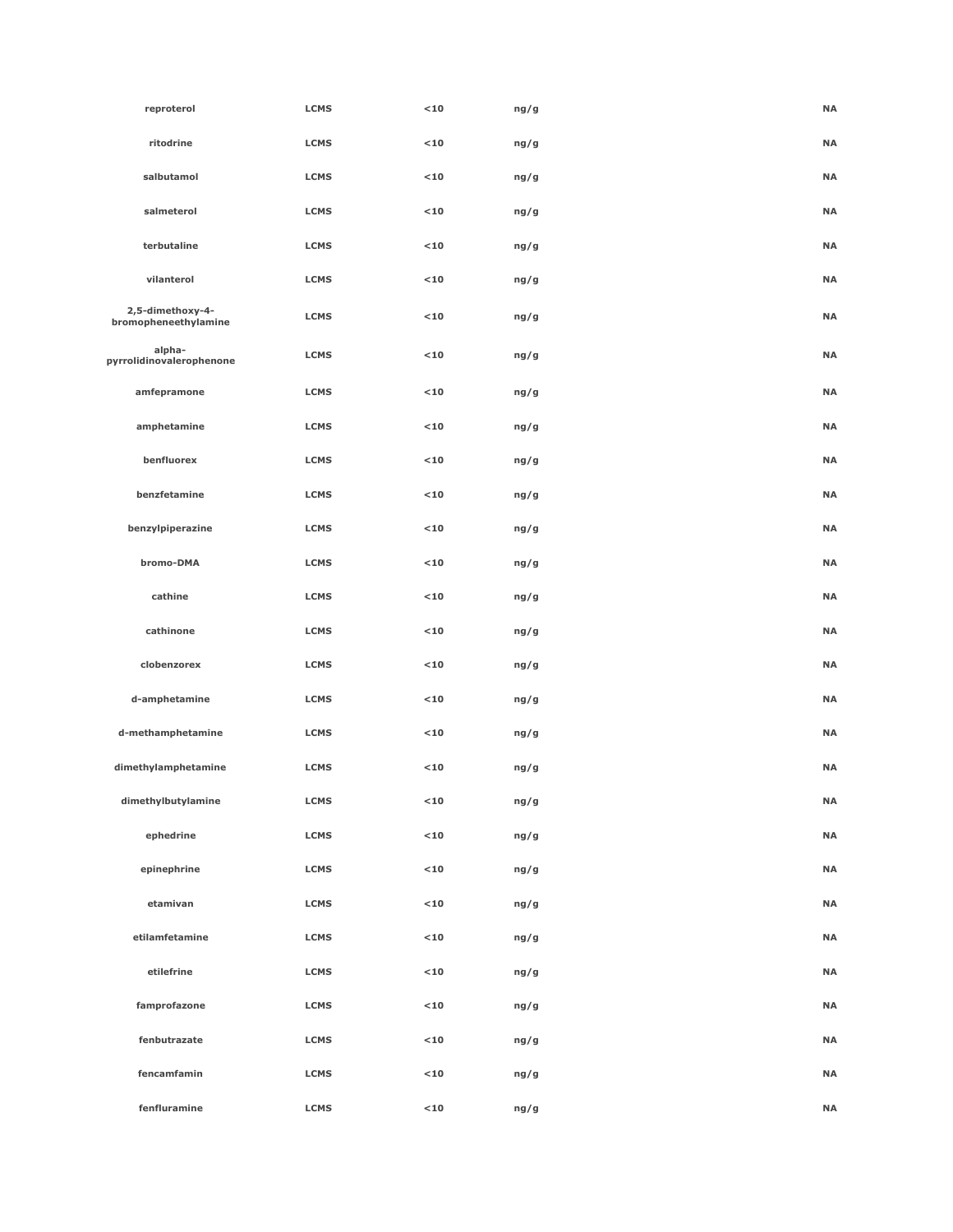| fenproporex       | <b>LCMS</b> | $10$        | ng/g | <b>NA</b> |
|-------------------|-------------|-------------|------|-----------|
| flephedrone       | <b>LCMS</b> | $<$ 10 $\,$ | ng/g | <b>NA</b> |
| heptaminol        | <b>LCMS</b> | $10$        | ng/g | <b>NA</b> |
| hydroxyamfetamine | <b>LCMS</b> | $10$        | ng/g | <b>NA</b> |
| isometheptene     | <b>LCMS</b> | $10$        | ng/g | <b>NA</b> |
| levmetamfetamine  | <b>LCMS</b> | $10$        | ng/g | <b>NA</b> |
| mazindol          | <b>LCMS</b> | $10$        | ng/g | <b>NA</b> |
| <b>MBDB</b>       | <b>LCMS</b> | $10$        | ng/g | <b>NA</b> |
| <b>MDA</b>        | <b>LCMS</b> | $10$        | ng/g | <b>NA</b> |
| <b>MDEA</b>       | <b>LCMS</b> | $10$        | ng/g | <b>NA</b> |
| <b>MDMA</b>       | <b>LCMS</b> | $10$        | ng/g | <b>NA</b> |
| <b>MDPV</b>       | <b>LCMS</b> | $10$        | ng/g | <b>NA</b> |
| meclofenoxate     | <b>LCMS</b> | $10$        | ng/g | <b>NA</b> |
| mefenorex         | <b>LCMS</b> | $10$        | ng/g | <b>NA</b> |
| mephedrone        | <b>LCMS</b> | $10$        | ng/g | <b>NA</b> |
| mephentermine     | <b>LCMS</b> | $10$        | ng/g | <b>NA</b> |
| methylephedrine   | <b>LCMS</b> | $10$        | ng/g | <b>NA</b> |
| methylhexaneamine | <b>LCMS</b> | $10$        | ng/g | <b>NA</b> |
| methylone         | <b>LCMS</b> | $10$        | ng/g | <b>NA</b> |
| methylphenidate   | <b>LCMS</b> | $10$        | ng/g | <b>NA</b> |
| modafinil         | <b>LCMS</b> | $10$        | ng/g | <b>NA</b> |
| nikethamide       | <b>LCMS</b> | $10$        | ng/g | <b>NA</b> |
| norfenefrine      | <b>LCMS</b> | $<$ 10      | ng/g | <b>NA</b> |
| norfenfluramine   | <b>LCMS</b> | $10$        | ng/g | <b>NA</b> |
| octopamine        | <b>LCMS</b> | $10$        | ng/g | <b>NA</b> |
| oxethazine        | <b>LCMS</b> | $10$        | ng/g | <b>NA</b> |
| oxilofrine        | <b>LCMS</b> | $10$        | ng/g | <b>NA</b> |
| pemoline          | <b>LCMS</b> | $<$ 10      | ng/g | <b>NA</b> |
| pentetrazol       | <b>LCMS</b> | $<$ 10      | ng/g | <b>NA</b> |
| phendimetrazine   | <b>LCMS</b> | $10$        | ng/g | <b>NA</b> |
| phenethylamine    | <b>LCMS</b> | $<$ 10      | ng/g | <b>NA</b> |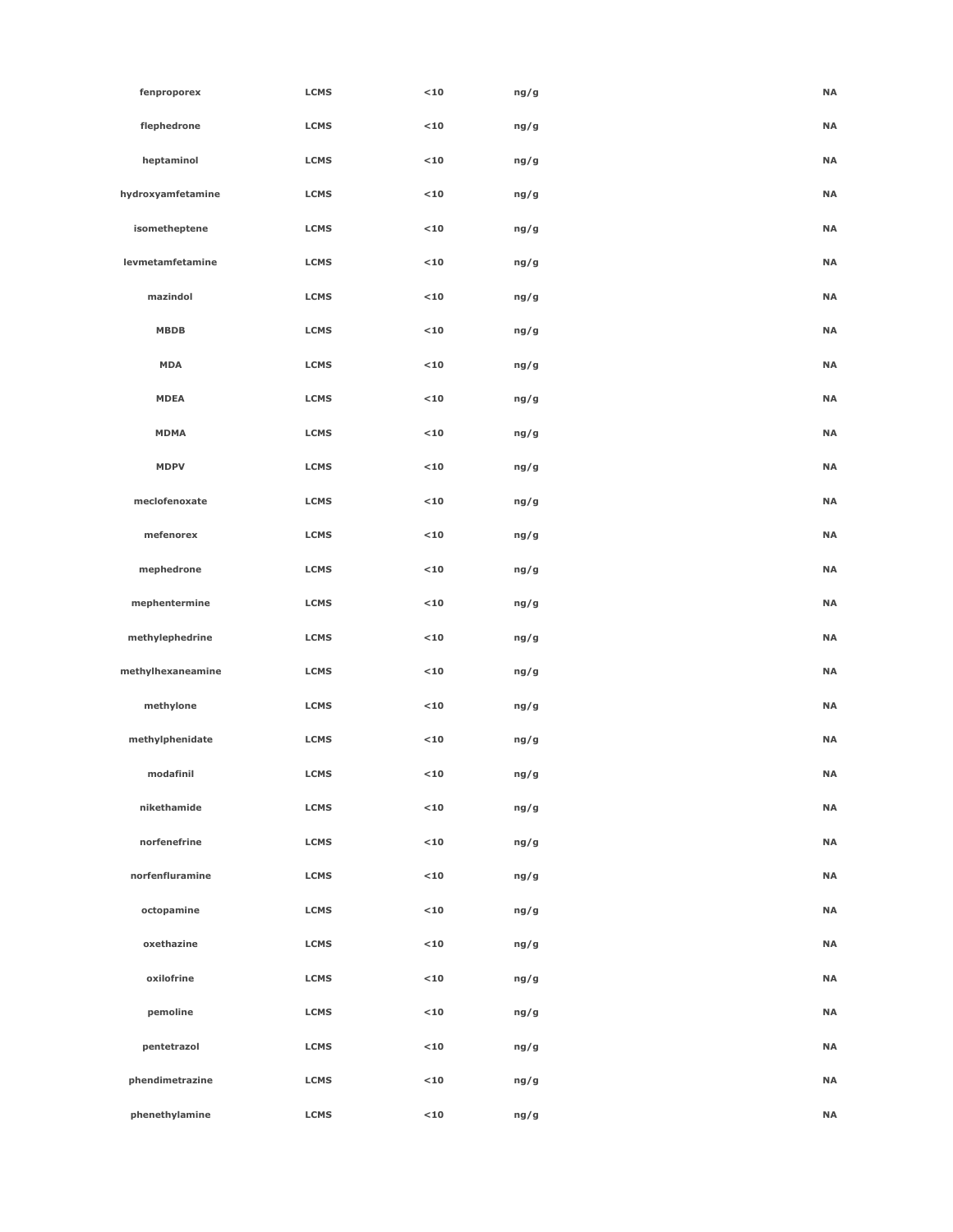| phenmetrazine                    | <b>LCMS</b> | $10$        | ng/g | <b>NA</b> |
|----------------------------------|-------------|-------------|------|-----------|
| phenpromethamine                 | <b>LCMS</b> | $<$ 10 $\,$ | ng/g | <b>NA</b> |
| phentermine                      | <b>LCMS</b> | $10$        | ng/g | <b>NA</b> |
| phenylpiracetam                  | <b>LCMS</b> | $10$        | ng/g | <b>NA</b> |
| pholedrine                       | <b>LCMS</b> | $10$        | ng/g | <b>NA</b> |
| <b>PMA</b>                       | <b>LCMS</b> | $10$        | ng/g | <b>NA</b> |
| <b>PMMA</b>                      | <b>LCMS</b> | $10$        | ng/g | <b>NA</b> |
| prenylamine                      | <b>LCMS</b> | $10$        | ng/g | <b>NA</b> |
| prolintane                       | <b>LCMS</b> | $10$        | ng/g | <b>NA</b> |
| propylhexedrine                  | <b>LCMS</b> | $10$        | ng/g | <b>NA</b> |
| pseudoephedrine                  | <b>LCMS</b> | $10$        | ng/g | <b>NA</b> |
| selegiline                       | <b>LCMS</b> | $10$        | ng/g | <b>NA</b> |
| sibutramine                      | <b>LCMS</b> | $10$        | ng/g | <b>NA</b> |
| strychnine                       | <b>LCMS</b> | $10$        | ng/g | <b>NA</b> |
| tenamfetamine                    | <b>LCMS</b> | $10$        | ng/g | <b>NA</b> |
| tuaminoheptane                   | <b>LCMS</b> | $10$        | ng/g | <b>NA</b> |
| andrafinil                       | <b>LCMS</b> | $10$        | ng/g | <b>NA</b> |
| alfentanil                       | <b>LCMS</b> | $10$        | ng/g | <b>NA</b> |
| amiphenazole                     | <b>LCMS</b> | $10$        | ng/g | <b>NA</b> |
| amphetaminil                     | <b>LCMS</b> | $10$        | ng/g | <b>NA</b> |
| benfluorex                       | <b>LCMS</b> | $10$        | ng/g | <b>NA</b> |
| benzylpiperazine                 | <b>LCMS</b> | $10$        | ng/g | <b>NA</b> |
| bromantan                        | <b>LCMS</b> | $10$        | ng/g | <b>NA</b> |
| butrenorphine                    | <b>LCMS</b> | $10$        | ng/g | <b>NA</b> |
| butyfentanyl                     | <b>LCMS</b> | $10$        | ng/g | <b>NA</b> |
| carfentanil                      | <b>LCMS</b> | $10$        | ng/g | <b>NA</b> |
| clobenzorex                      | <b>LCMS</b> | $10$        | ng/g | <b>NA</b> |
| cocaine                          | <b>LCMS</b> | $10$        | ng/g | <b>NA</b> |
| cropropamide                     | <b>LCMS</b> | $10$        | ng/g | <b>NA</b> |
| crotetamide                      | <b>LCMS</b> | $10$        | ng/g | <b>NA</b> |
| delta-9-<br>tetrahydrocannabinol | <b>LCMS</b> | $10$        | ng/g | <b>NA</b> |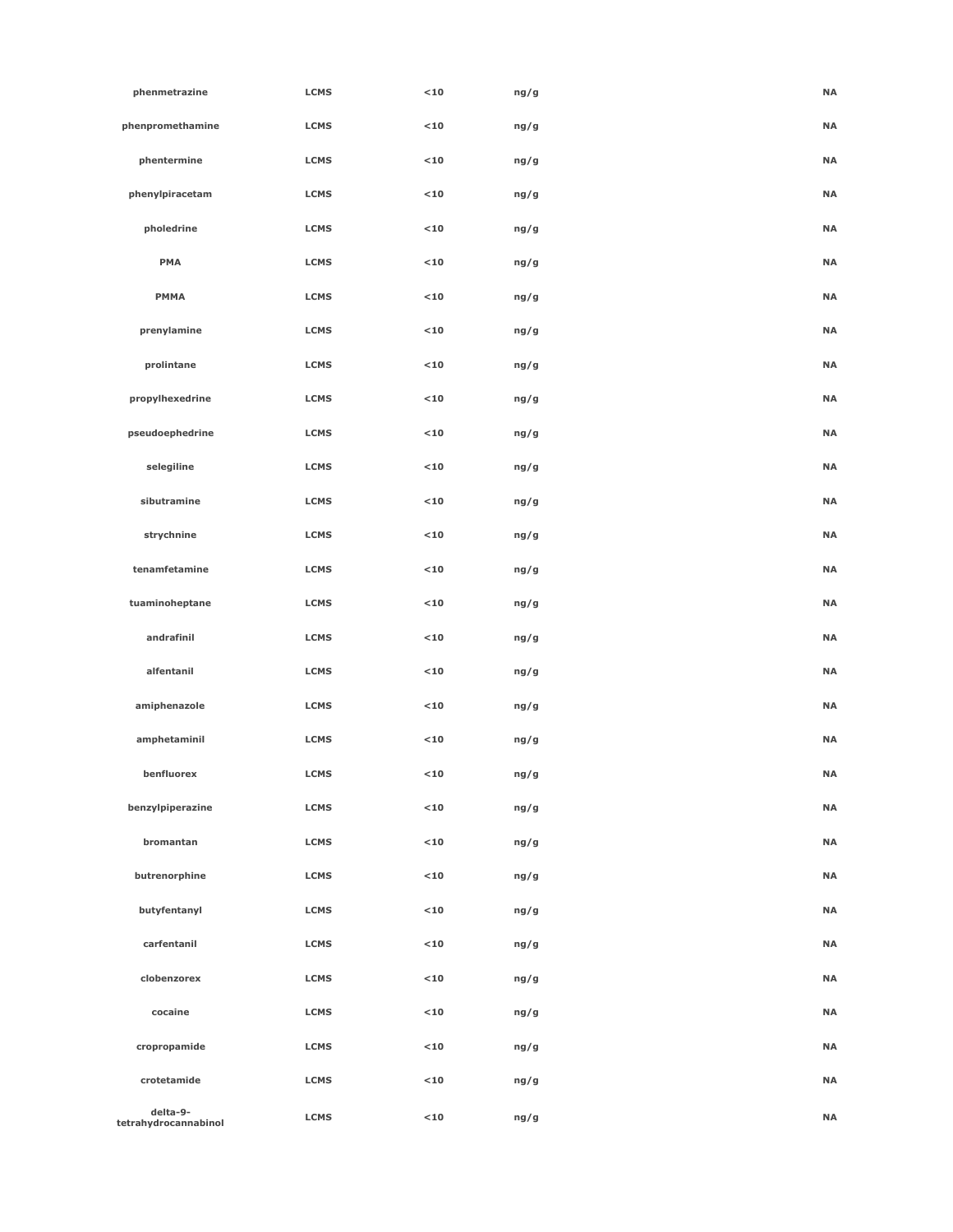| dextromoramide       | <b>LCMS</b> | $10$   | ng/g | <b>NA</b> |  |
|----------------------|-------------|--------|------|-----------|--|
| diamorphine (heroin) | <b>LCMS</b> | $<$ 10 | ng/g | <b>NA</b> |  |
| fencamine            | <b>LCMS</b> | $<$ 10 | ng/g | <b>NA</b> |  |
| fenetylline          | <b>LCMS</b> | $10$   | ng/g | <b>NA</b> |  |
| fenfluramine         | <b>LCMS</b> | $10$   | ng/g | <b>NA</b> |  |
| fenproporex          | <b>LCMS</b> | $10$   | ng/g | <b>NA</b> |  |
| fentanyl             | <b>LCMS</b> | $<$ 10 | ng/g | <b>NA</b> |  |
| fonturacetam         | <b>LCMS</b> | $<$ 10 | ng/g | <b>NA</b> |  |
| furfenorex           | <b>LCMS</b> | $<$ 10 | ng/g | <b>NA</b> |  |
| hydromorphone        | <b>LCMS</b> | $<$ 10 | ng/g | <b>NA</b> |  |
| lofentanil           | <b>LCMS</b> | $<$ 10 | ng/g | <b>NA</b> |  |
| mefenorex            | <b>LCMS</b> | $<$ 10 | ng/g | <b>NA</b> |  |
| mephentermine        | <b>LCMS</b> | $10$   | ng/g | <b>NA</b> |  |
| mesocarb             | <b>LCMS</b> | $<$ 10 | ng/g | <b>NA</b> |  |
| methadone            | <b>LCMS</b> | $<$ 10 | ng/g | <b>NA</b> |  |
| morphine             | <b>LCMS</b> | $10$   | ng/g | <b>NA</b> |  |
| oxycodone            | <b>LCMS</b> | $<$ 10 | ng/g | <b>NA</b> |  |
| oxymorphone          | <b>LCMS</b> | $10$   | ng/g | <b>NA</b> |  |
| p-methylamphetamine  | <b>LCMS</b> | $10$   | ng/g | <b>NA</b> |  |
| pentazocine          | <b>LCMS</b> | $10$   | ng/g | <b>NA</b> |  |
| pethidine            | <b>LCMS</b> | $<10$  | ng/g | <b>NA</b> |  |
| remifentanil         | <b>LCMS</b> | $10$   | ng/g | <b>NA</b> |  |
| sufentanil           | <b>LCMS</b> | $<$ 10 | ng/g | <b>NA</b> |  |
| thiofentanyl         | <b>LCMS</b> | $10$   | ng/g | <b>NA</b> |  |
| acetazolamide        | <b>LCMS</b> | $<$ 10 | ng/g | <b>NA</b> |  |
| amiloride            | <b>LCMS</b> | $<$ 10 | ng/g | <b>NA</b> |  |
| bendroflumethiazide  | <b>LCMS</b> | $10$   | ng/g | <b>NA</b> |  |
| benzthiazide         | <b>LCMS</b> | $<$ 10 | ng/g | <b>NA</b> |  |
| bumetanide           | <b>LCMS</b> | $<$ 10 | ng/g | <b>NA</b> |  |
| canrenone            | <b>LCMS</b> | $<$ 10 | ng/g | <b>NA</b> |  |
| chlorothiazide       | <b>LCMS</b> | $<$ 10 | ng/g | <b>NA</b> |  |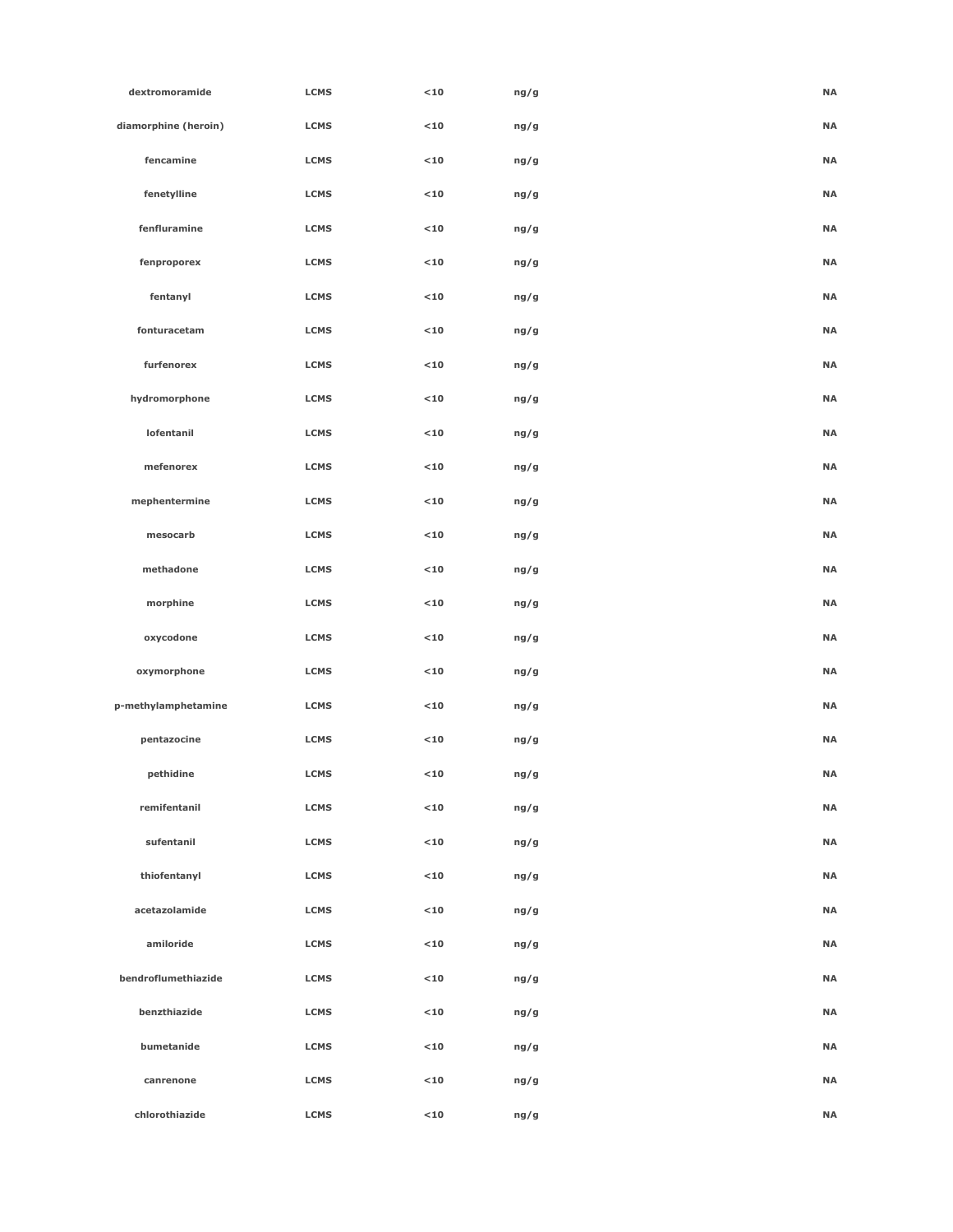| chlortalidone       | <b>LCMS</b> | $10$        | ng/g | <b>NA</b> |
|---------------------|-------------|-------------|------|-----------|
| clopamide           | <b>LCMS</b> | $<$ 10 $\,$ | ng/g | <b>NA</b> |
| cyclothiazide       | <b>LCMS</b> | $10$        | ng/g | <b>NA</b> |
| desmopressin        | <b>LCMS</b> | $10$        | ng/g | <b>NA</b> |
| etacrynic acid      | <b>LCMS</b> | $10$        | ng/g | <b>NA</b> |
| flumethiazide       | <b>LCMS</b> | $10$        | ng/g | <b>NA</b> |
| furosemide          | <b>LCMS</b> | $10$        | ng/g | <b>NA</b> |
| hydrochlorothiazide | <b>LCMS</b> | $10$        | ng/g | <b>NA</b> |
| hydroflumethiazide  | <b>LCMS</b> | $10$        | ng/g | <b>NA</b> |
| indapamide          | <b>LCMS</b> | $10$        | ng/g | <b>NA</b> |
| methylclothiazide   | <b>LCMS</b> | $10$        | ng/g | <b>NA</b> |
| metolazone          | <b>LCMS</b> | $10$        | ng/g | <b>NA</b> |
| piretanide          | <b>LCMS</b> | $10$        | ng/g | <b>NA</b> |
| polythiazide        | <b>LCMS</b> | $10$        | ng/g | $\sf NA$  |
| probenecid          | <b>LCMS</b> | $<$ 10 $\,$ | ng/g | <b>NA</b> |
| quinethazone        | <b>LCMS</b> | $10$        | ng/g | <b>NA</b> |
| spironolactone      | <b>LCMS</b> | $10$        | ng/g | <b>NA</b> |
| tolvaptan           | <b>LCMS</b> | $10$        | ng/g | <b>NA</b> |
| torsemide           | <b>LCMS</b> | $10$        | ng/g | <b>NA</b> |
| triamterene         | <b>LCMS</b> | $10$        | ng/g | <b>NA</b> |
| trichlormethiazide  | <b>LCMS</b> | $10$        | ng/g | <b>NA</b> |
| acebutolol          | <b>LCMS</b> | $10$        | ng/g | <b>NA</b> |
| alpreolol           | <b>LCMS</b> | $<$ 10      | ng/g | $\sf NA$  |
| atenolol            | <b>LCMS</b> | $<$ 10      | ng/g | <b>NA</b> |
| betaxolol           | <b>LCMS</b> | $<$ 10 $\,$ | ng/g | <b>NA</b> |
| bisoprolol          | <b>LCMS</b> | $10$        | ng/g | <b>NA</b> |
| bunolol             | <b>LCMS</b> | $10$        | ng/g | <b>NA</b> |
| carteolol           | <b>LCMS</b> | $<$ 10      | ng/g | <b>NA</b> |
| carvedilol          | <b>LCMS</b> | $<$ 10      | ng/g | <b>NA</b> |
| celiprolol          | <b>LCMS</b> | $10$        | ng/g | $\sf NA$  |
| esmolol             | LCMS        | $<$ 10      | ng/g | <b>NA</b> |